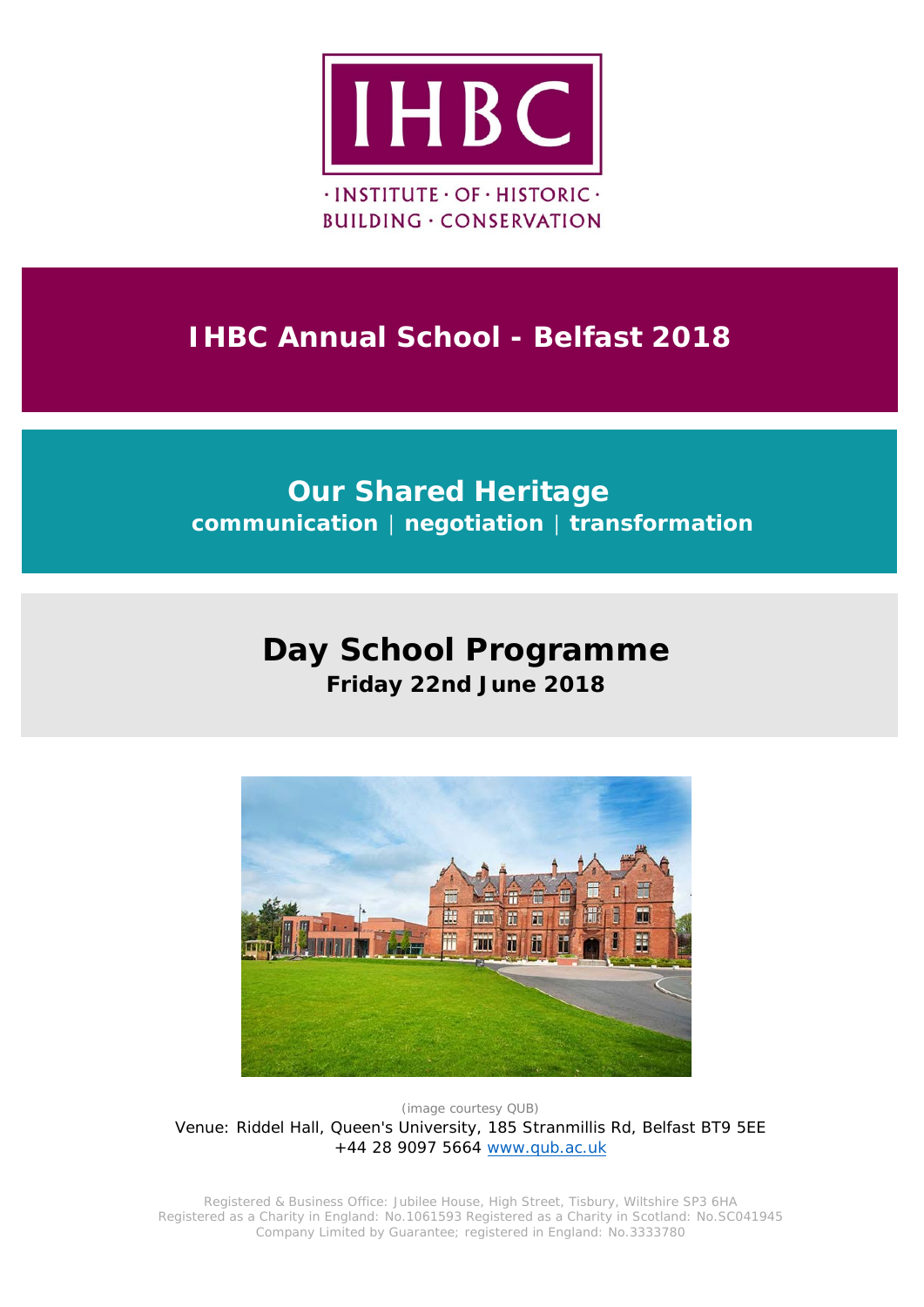#### **MORNING SESSION**

**08:45 - 09:30** Registration, refreshments, exhibition and networking

**09:30 - 09:45 Welcomes & Launch of IHBC 2018 Day School** - Jo Evans, IHBC Secretary and Chair for the morning programme, with welcomes from James Caird, IHBC Chair, and Andrew McClelland, IHBC Northern Ireland Branch Chair and lead School organiser.

**09:45 - 10:20 Morning Keynote: Bill Drummond -** *THE CURFEW TOWER: STAY HERE - MAKE ART… AND SHARE HERITAGE*

#### **SESSION 1: COMMUNICATION**

**10:20 - 10:40** *Sharing roles and access in regulatory processes -* Deborah Mays, Head of Listing Advice, Historic England

**10:40 - 11:00** *Tools in the digital trade: Social media and shared communications -* Alison McCandlish, Creative Director, Crenellated Arts

**11:00 - 11:40** Refreshments, exhibition and networking

#### **SESSION 2: NEGOTIATION**

**11:40 - 12:00** *Heritage, communication and negotiation across communities: Local and Global -* Quintin Oliver, Director, Stratagem International; Board member, Chair & Founder, The Consultation Institute (TCI)

**12:00 - 12:20** *Strategic financing: Underpinning the benefits of sharing* - Paul Mullan, Head of Heritage Lottery Fund, Northern Ireland Biography

**12:20 - 12:45** *International negotiations strategies: Cultural Heritage without Borders -* Lejla Hadzic, Regional Manager of Cultural Heritage without Borders and Andrew Shepherd, Architect and IHBC Education Secretary

**12:45 - 13:00** Questions & discussions

**13:00 - 14:10** Lunch, exhibition and networking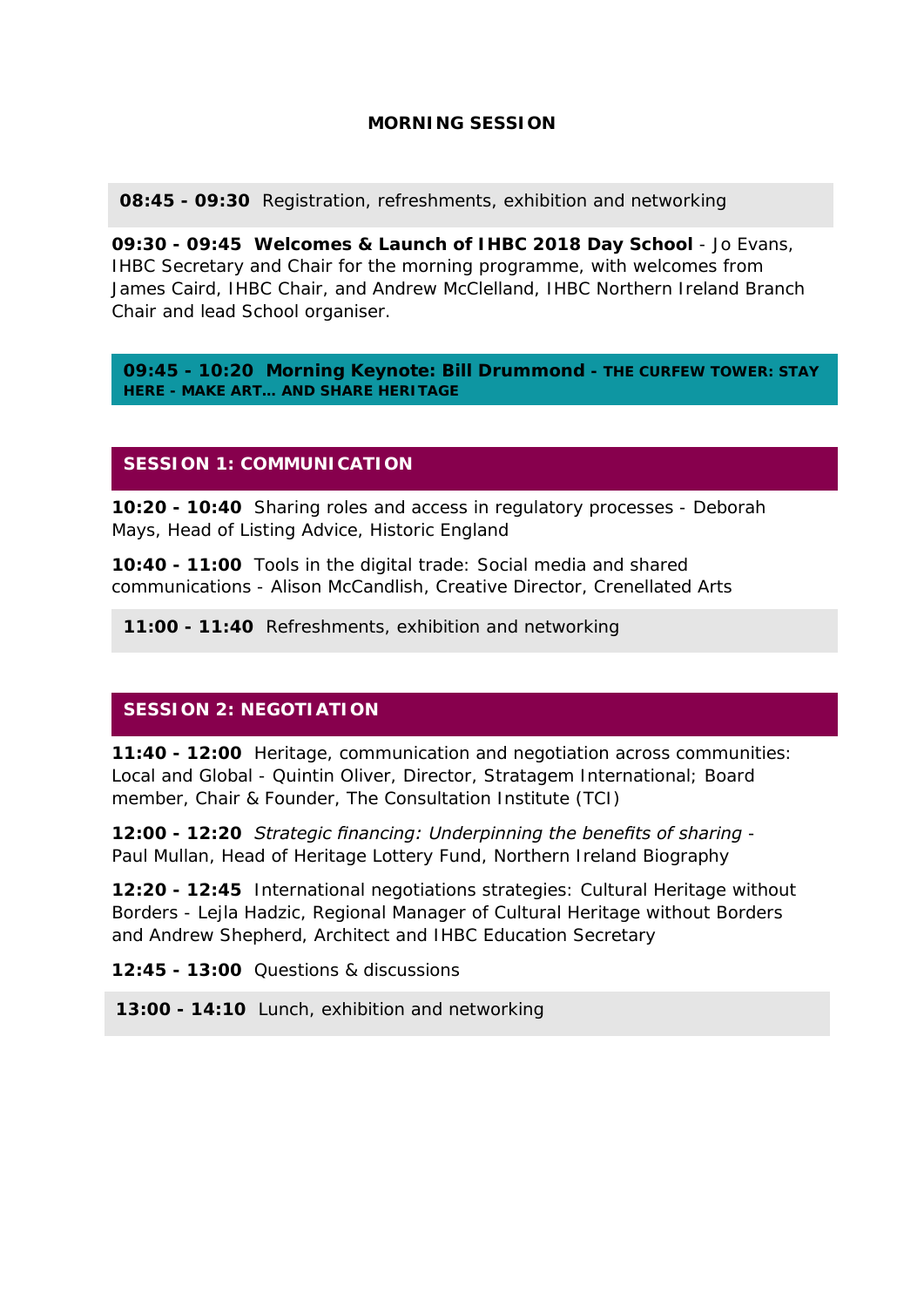#### **AFTERNOON SESSION**

**14:10-14:15 Introduction to the afternoon programme and keynote** - Andrew McClelland, IHBC Northern Ireland Branch Chair, Chair for the afternoon.

#### **SESSION 3: TRANSFORMATION**

**14:15 - 14:45 Afternoon Keynote: Jukka Jokilehto -** *Transforming professional engagement with communities*

**14:45 - 15:05** *Transforming heritage care in Ireland: The Heritage Council and local authorities in the 21st century -* Ian Doyle Head of Conservation, The Heritage Council of Ireland

**15:05 - 15:30** *Titanic Experience: Heritage-led transformation - local people and a global brand -* Kerrie Sweeney, Chief Executive, Titanic Foundation Limited

**15:30 - 16:10** Refreshments, exhibition and networking

**16:10 - 16:30** *Red Brick Belfast: Community and culture in place -* Rita Harkin, AHF Support Officer for Northern Ireland, Red Brick Belfast Project Co-ordinator

**16:30 - 16:50** *Street Society: Alternative approaches to transforming place* - Ruth Morrow, Professor of Architecture, Queen's University Belfast

**16:50 - 17:10** IHBC Spotlights: Short topical sessions

#### **IHBC 2018 ANNUAL GENERAL MEETING**

*All welcome: Voting by Full Members of the IHBC only*

**17:15** IHBC 2018 Annual General Meeting – Chair: David McDonald, IHBC President

#### **IHBC 2018 ANNUAL DINNER**

(NB: included in the Full School Booking ONLY - all others see the [Day School Booking](https://ihbc.wufoo.eu/forms/s11j9rk602wy92j/)  [Form\)](https://ihbc.wufoo.eu/forms/s11j9rk602wy92j/)

18:45 Depart for Annual Dinner, Belfast City Hall [Link](http://www.belfastcity.gov.uk/tourism-venues/cityhall/cityhall-about.aspx)

**19:30** Dinner

- **21:30** Gus Astley Student Awards & IHBC Marsh Awards
- **23:00** End